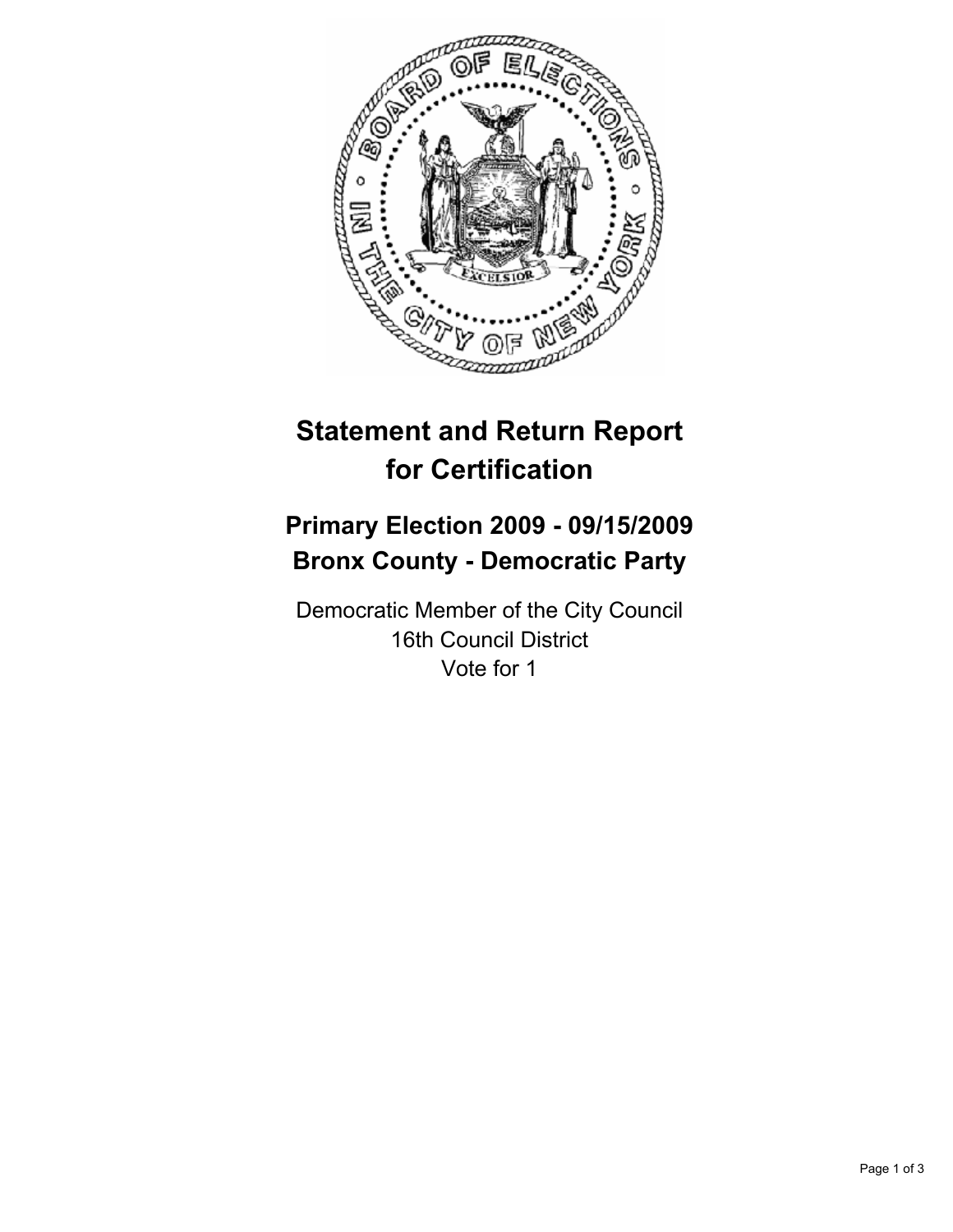

## **Assembly District 77**

| <b>EMERGENCY</b>          | 27    |
|---------------------------|-------|
| ABSENTEE/MILITARY         | 79    |
| AFFIDAVIT                 | 27    |
| <b>HELEN DIANE FOSTER</b> | 1.510 |
| <b>CARLOS SIERRA</b>      | 967   |
| <b>Total Votes</b>        | 2.477 |

#### **Assembly District 79**

| <b>Total Votes</b>        | 2.047 |
|---------------------------|-------|
| <b>CARLOS SIERRA</b>      | 641   |
| <b>HELEN DIANE FOSTER</b> | 1.406 |
| AFFIDAVIT                 | 42    |
| ABSENTEE/MILITARY         | 50    |
| <b>EMERGENCY</b>          | 164   |
|                           |       |

## **Assembly District 84**

| <b>Total Votes</b>        | 269 |
|---------------------------|-----|
| <b>CARLOS SIERRA</b>      | 139 |
| <b>HELEN DIANE FOSTER</b> | 130 |
| AFFIDAVIT                 |     |
| ABSENTEE/MILITARY         | 5   |
| <b>EMERGENCY</b>          |     |

#### **Assembly District 86**

| <b>EMERGENCY</b>          |    |
|---------------------------|----|
| ABSENTEE/MILITARY         |    |
| AFFIDAVIT                 |    |
| <b>HELEN DIANE FOSTER</b> | 44 |
| <b>CARLOS SIERRA</b>      | 54 |
| <b>Total Votes</b>        | 98 |